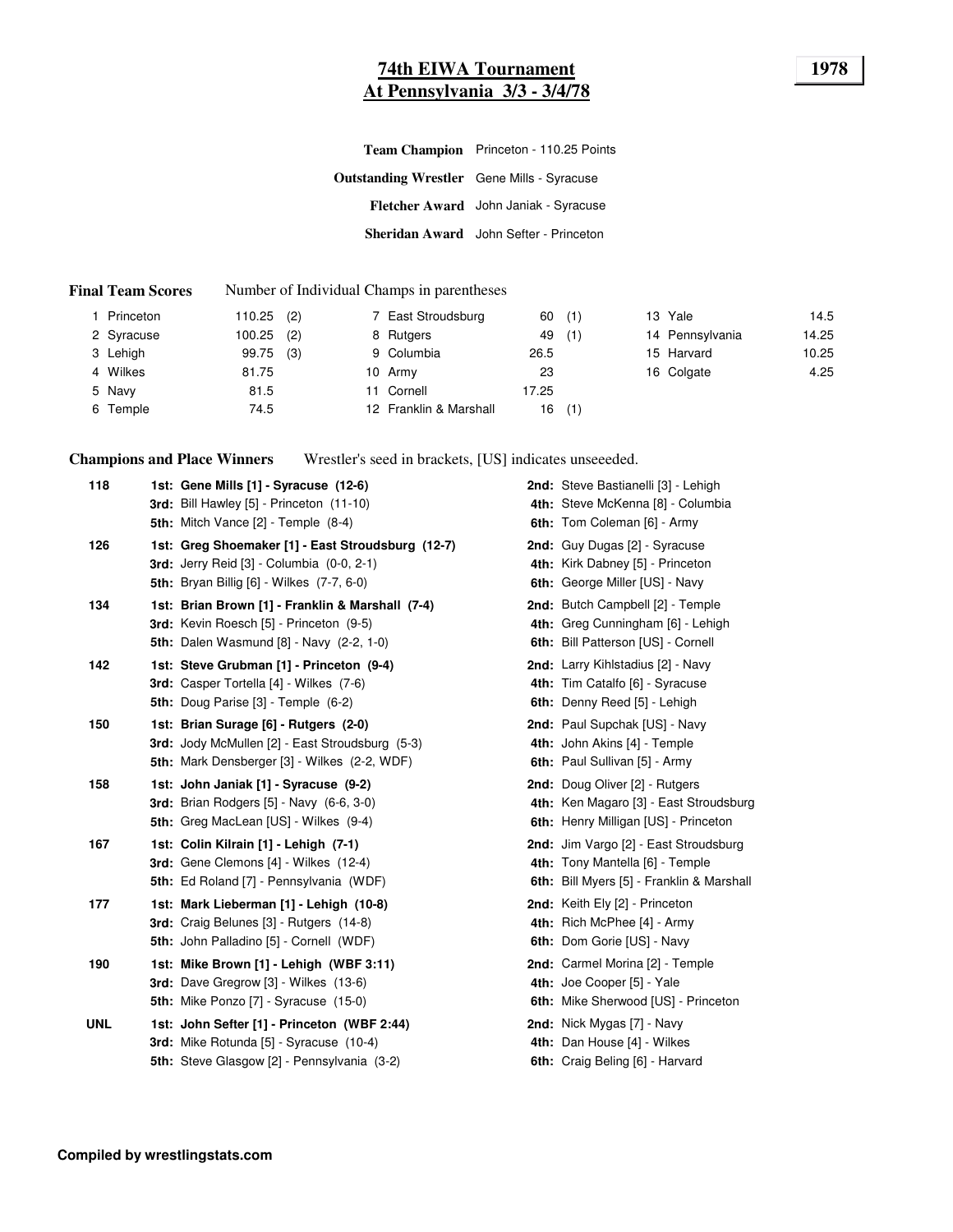| Desi McNelis, East Stroudsburg [4] |                     |                        |                            |                         |                                |  |
|------------------------------------|---------------------|------------------------|----------------------------|-------------------------|--------------------------------|--|
| Andy Velez, Yale                   |                     | Andy Velez 14-8        |                            |                         |                                |  |
| Paul Pietropaolo, Cornell          |                     |                        |                            | Bill Hawley Fall 1:57   |                                |  |
| Bill Hawley, Princeton [5]         |                     | Bill Hawley 13-6       |                            |                         |                                |  |
| Steve McKenna, Columbia [8]        |                     |                        |                            |                         | Gene Mills Fall 7:14           |  |
| Mike Barnish, Pennsylvania         |                     |                        | Steve McKenna Fall 2:28    |                         |                                |  |
| Doug Heimbach, Navy                |                     |                        |                            | Gene Mills Fall 4:07    |                                |  |
| Gene Mills, Syracuse [1]           |                     | Gene Mills Fall 3:43   |                            |                         |                                |  |
| Mitch Vance, Temple [2]            |                     |                        |                            |                         | Gene Mills 12-6                |  |
| Ed Johnson, Wilkes                 |                     | Mitch Vance 12-11      |                            |                         |                                |  |
| Ray Dominguez, Harvard             |                     |                        |                            | Mitch Vance 13-2        |                                |  |
| Paul Deehan, Colgate [7]           |                     | Paul Deehan 22-8       |                            |                         |                                |  |
| Tom Coleman, Army [6]              |                     |                        |                            |                         | Steve Bastianelli 5-4          |  |
| Rob Brooks, Franklin & Marshall    |                     |                        | Tom Coleman Fall 2:32      |                         |                                |  |
| Andy Foltiny, Rutgers              |                     |                        |                            | Steve Bastianelli 4-2   |                                |  |
| Steve Bastianelli, Lehigh [3]      |                     | Steve Bastianelli 14-1 |                            |                         |                                |  |
|                                    |                     |                        | <b>Consolation Bracket</b> |                         |                                |  |
|                                    | Andy Velez          |                        |                            |                         |                                |  |
|                                    |                     |                        | Andy Velez 17-3            |                         |                                |  |
|                                    | Paul Pietropaolo    |                        |                            | Steve McKenna Fall 7:53 |                                |  |
|                                    |                     |                        |                            |                         | Steve McKenna Fall 1:43        |  |
|                                    | Steve McKenna       |                        |                            | Mitch Vance             |                                |  |
|                                    |                     |                        | Steve McKenna 11-4         |                         |                                |  |
|                                    | Doug Heimbach       |                        |                            |                         | Third Place: Bill Hawley 11-10 |  |
|                                    |                     |                        |                            |                         |                                |  |
|                                    | Ed Johnson          |                        |                            |                         | Fifth Place: Mitch Vance 8-4   |  |
|                                    |                     |                        | Ed Johnson 8-5             |                         |                                |  |
|                                    | Paul Deehan         |                        |                            | Tom Coleman 6-2         |                                |  |
|                                    |                     |                        |                            |                         | Bill Hawley 10-6               |  |
|                                    | Tom Coleman         |                        |                            | <b>Bill Hawley</b>      |                                |  |
|                                    |                     |                        | Tom Coleman 2-0            |                         |                                |  |
|                                    | <b>Andy Foltiny</b> |                        |                            |                         |                                |  |
|                                    |                     |                        |                            |                         |                                |  |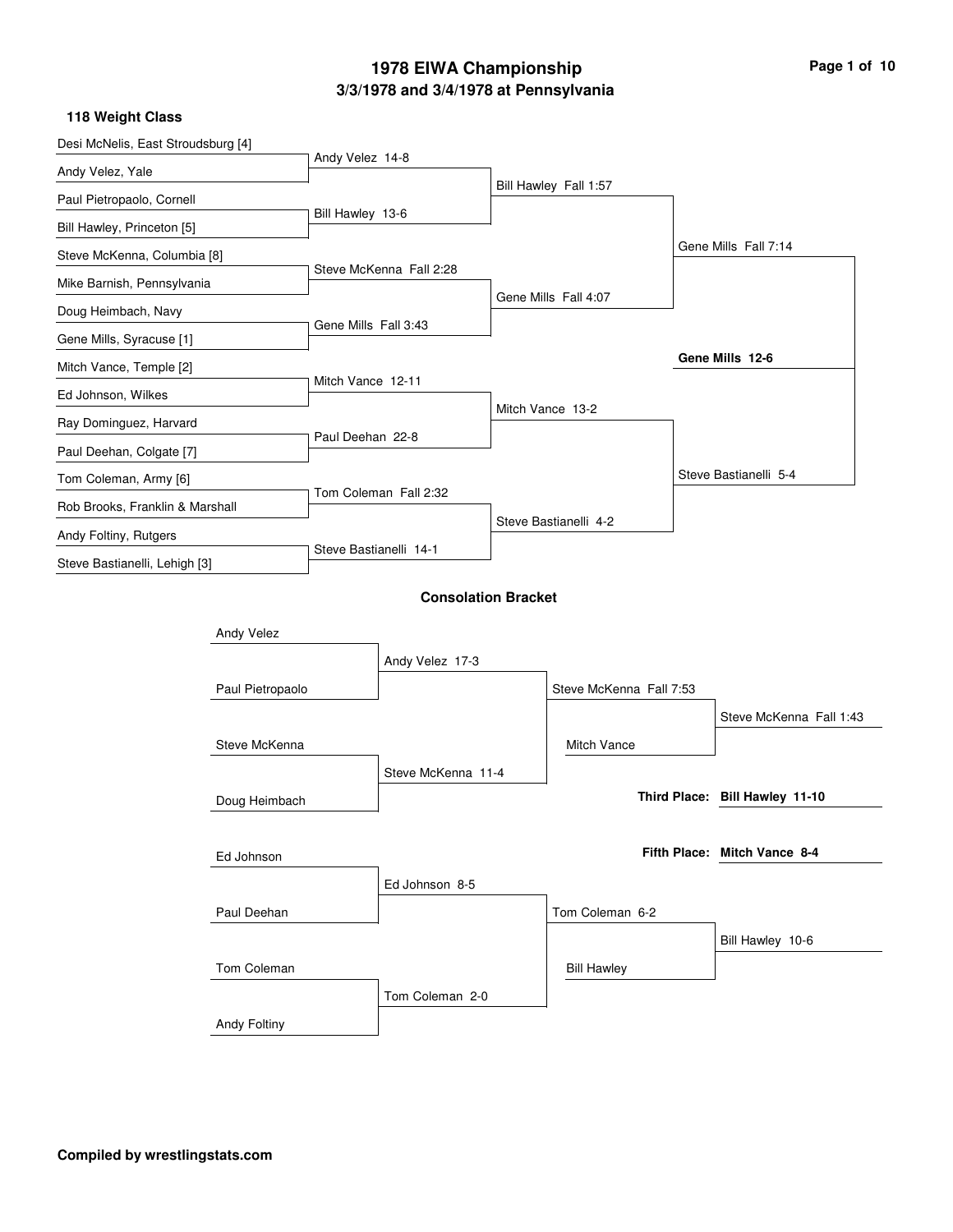| Page 2 of 10 |  |  |
|--------------|--|--|
|              |  |  |

| 126 Weight Class                     |                     |                        |                            |                 |                        |                                    |
|--------------------------------------|---------------------|------------------------|----------------------------|-----------------|------------------------|------------------------------------|
| Doug Hetrick, Lehigh [4]             |                     |                        |                            |                 |                        |                                    |
| Rick Kief, Harvard                   |                     | Doug Hetrick 15-5      |                            |                 |                        |                                    |
| Sam Edwards, Cornell                 |                     |                        |                            | Kirk Dabney 7-2 |                        |                                    |
| Kirk Dabney, Princeton [5]           |                     |                        | Kirk Dabney Fall 7:56      |                 |                        |                                    |
| Howie Rabin, Colgate [8]             |                     |                        |                            |                 |                        | Greg Shoemaker 13-4                |
| Bill Francis, Army                   |                     | Howie Rabin 12-8       |                            |                 |                        |                                    |
| George Miller, Navy                  |                     |                        |                            |                 | Greg Shoemaker 4-2     |                                    |
| Greg Shoemaker, East Stroudsburg [1] |                     |                        | Greg Shoemaker DFT         |                 |                        |                                    |
| Guy Dugas, Syracuse [2]              |                     |                        |                            |                 |                        | Greg Shoemaker 12-7                |
| Steve Lawrence, Temple               |                     | Guy Dugas 8-6          |                            |                 |                        |                                    |
| Lew Wallace, Pennsylvania            |                     |                        |                            | Guy Dugas 6-2   |                        |                                    |
| Tom Ford, Franklin & Marshall [7]    |                     | Tom Ford Fall 2:48     |                            |                 |                        |                                    |
| Bryan Billig, Wilkes [6]             |                     |                        |                            |                 |                        | Guy Dugas 7-3                      |
| Doug Roberts, Rutgers                |                     | Bryan Billig Fall 2:48 |                            |                 |                        |                                    |
| Leigh Tonai, Yale                    |                     |                        |                            | Jerry Reid 11-7 |                        |                                    |
| Jerry Reid, Columbia [3]             |                     | Jerry Reid 10-2        |                            |                 |                        |                                    |
|                                      |                     |                        |                            |                 |                        |                                    |
|                                      |                     |                        | <b>Consolation Bracket</b> |                 |                        |                                    |
|                                      | Sam Edwards         |                        |                            |                 |                        |                                    |
|                                      |                     |                        | Sam Edwards 13-2           |                 |                        |                                    |
|                                      | Doug Hetrick        |                        |                            |                 | George Miller 14-12    |                                    |
|                                      |                     |                        |                            |                 |                        | Jerry Reid 5-2                     |
|                                      | George Miller       |                        |                            |                 | Jerry Reid             |                                    |
|                                      |                     |                        | George Miller 7-4          |                 |                        |                                    |
|                                      | Howie Rabin         |                        |                            |                 |                        | Third Place: Jerry Reid 0-0, 2-1   |
|                                      |                     |                        |                            |                 |                        |                                    |
|                                      | Tom Ford            |                        |                            |                 |                        | Fifth Place: Bryan Billig 7-7, 6-0 |
|                                      |                     |                        | Steve Lawrence 4-3         |                 |                        |                                    |
|                                      | Steve Lawrence      |                        |                            |                 | Bryan Billig Fall 6:52 |                                    |
|                                      |                     |                        |                            |                 |                        | Kirk Dabney 7-5                    |
|                                      | <b>Bryan Billig</b> |                        |                            |                 | Kirk Dabney            |                                    |
|                                      |                     |                        | Bryan Billig 8-0           |                 |                        |                                    |
|                                      | Leigh Tonai         |                        |                            |                 |                        |                                    |
|                                      |                     |                        |                            |                 |                        |                                    |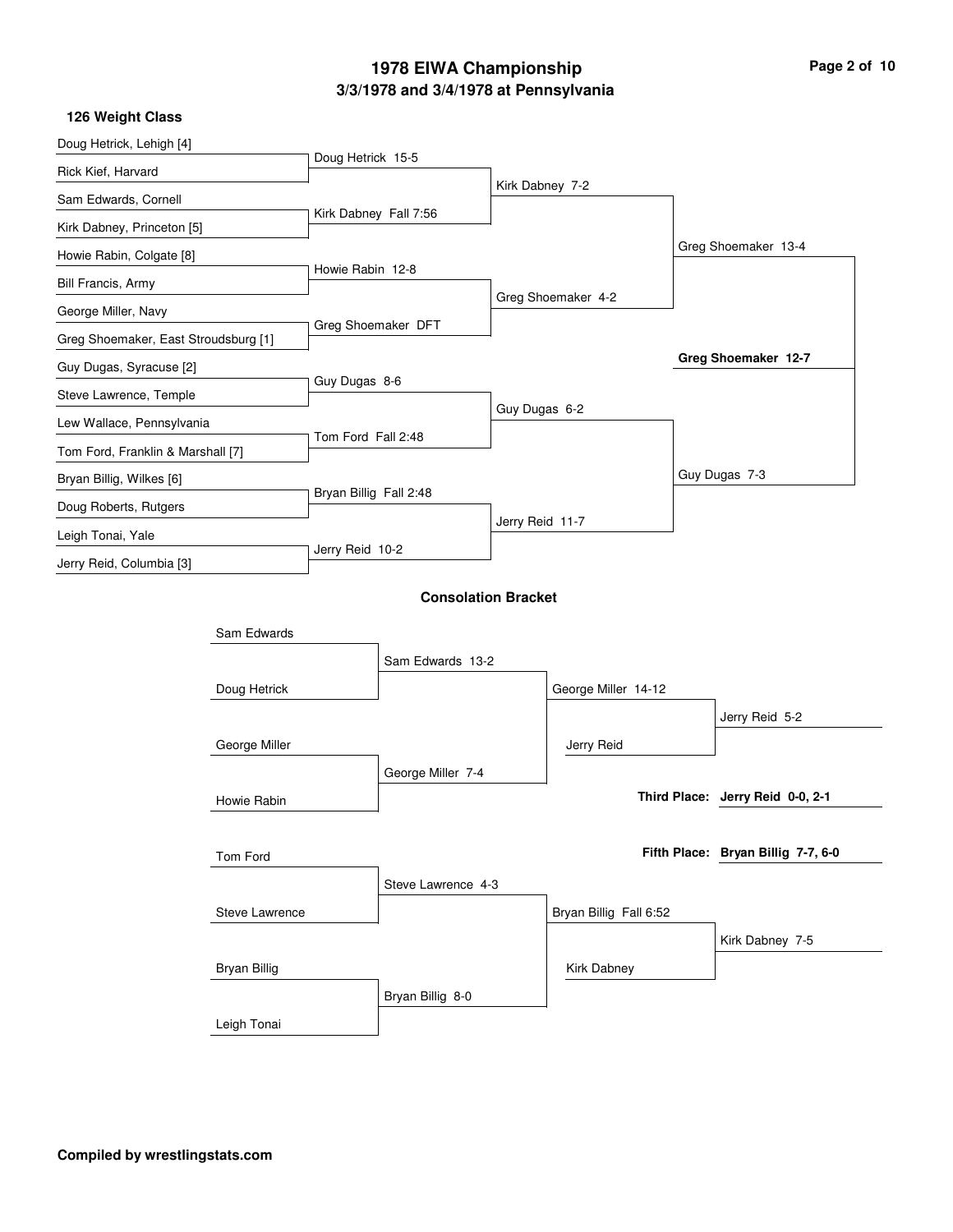| Kevin McHugh, Columbia [4]           |                       |                     |                            |                 |                     |                                     |
|--------------------------------------|-----------------------|---------------------|----------------------------|-----------------|---------------------|-------------------------------------|
| Jim Grabler, Rutgers                 |                       | Jim Grabler 13-7    |                            |                 |                     |                                     |
| Pat O'Callaghan, Wilkes              |                       |                     |                            |                 | Kevin Roesch 11-0   |                                     |
| Kevin Roesch, Princeton [5]          |                       | Kevin Roesch 15-2   |                            |                 |                     |                                     |
| Dalen Wasmund, Navy [8]              |                       |                     |                            |                 |                     | Brian Brown 7-3                     |
| Bob Kern, East Stroudsburg           |                       |                     | Dalen Wasmund Fall 0:53    |                 |                     |                                     |
| Kurt Kaminsky, Army                  |                       |                     |                            | Brian Brown 7-3 |                     |                                     |
| Brian Brown, Franklin & Marshall [1] |                       | Brian Brown 7-3     |                            |                 |                     |                                     |
| Butch Campbell, Temple [2]           |                       |                     |                            |                 |                     | Brian Brown 7-4                     |
| Craig Davis, Yale                    |                       | Butch Campbell 12-1 |                            |                 |                     |                                     |
| Bill Patterson, Cornell              |                       |                     |                            |                 | Butch Campbell 8-4  |                                     |
| Bill Mulvihill, Harvard [7]          |                       | Bill Patterson 6-3  |                            |                 |                     |                                     |
| Greg Cunningham, Lehigh [6]          |                       |                     |                            |                 |                     | Butch Campbell Fall 3:26            |
| Jim Abbott, Colgate                  |                       |                     | Greg Cunningham 15-1       |                 |                     |                                     |
| Keith Matsumoto, Pennsylvania        |                       |                     |                            |                 | Greg Cunningham 2-1 |                                     |
| Jim Slattery, Syracuse [3]           |                       | Jim Slattery DFT    |                            |                 |                     |                                     |
|                                      |                       |                     | <b>Consolation Bracket</b> |                 |                     |                                     |
|                                      | Jim Grabler           |                     |                            |                 |                     |                                     |
|                                      |                       |                     | Pat O'Callaghan 9-7        |                 |                     |                                     |
|                                      | Pat O'Callaghan       |                     |                            |                 | Dalen Wasmund 4-2   |                                     |
|                                      |                       |                     |                            |                 |                     | Greg Cunningham 6-3                 |
|                                      | Dalen Wasmund         |                     |                            |                 | Greg Cunningham     |                                     |
|                                      |                       |                     | Dalen Wasmund 2-1          |                 |                     |                                     |
|                                      | Kurt Kaminsky         |                     |                            |                 |                     | Third Place: Kevin Roesch 9-5       |
|                                      |                       |                     |                            |                 |                     |                                     |
|                                      | Craig Davis           |                     |                            |                 |                     | Fifth Place: Dalen Wasmund 2-2, 1-0 |
|                                      |                       |                     | Bill Patterson 6-3         |                 |                     |                                     |
|                                      | <b>Bill Patterson</b> |                     |                            |                 | Bill Patterson 8-6  |                                     |
|                                      |                       |                     |                            |                 |                     | Kevin Roesch 4-1                    |
|                                      | Jim Abbott            |                     |                            |                 | Kevin Roesch        |                                     |
|                                      |                       |                     | Jim Slattery 5-0           |                 |                     |                                     |
|                                      | Jim Slattery          |                     |                            |                 |                     |                                     |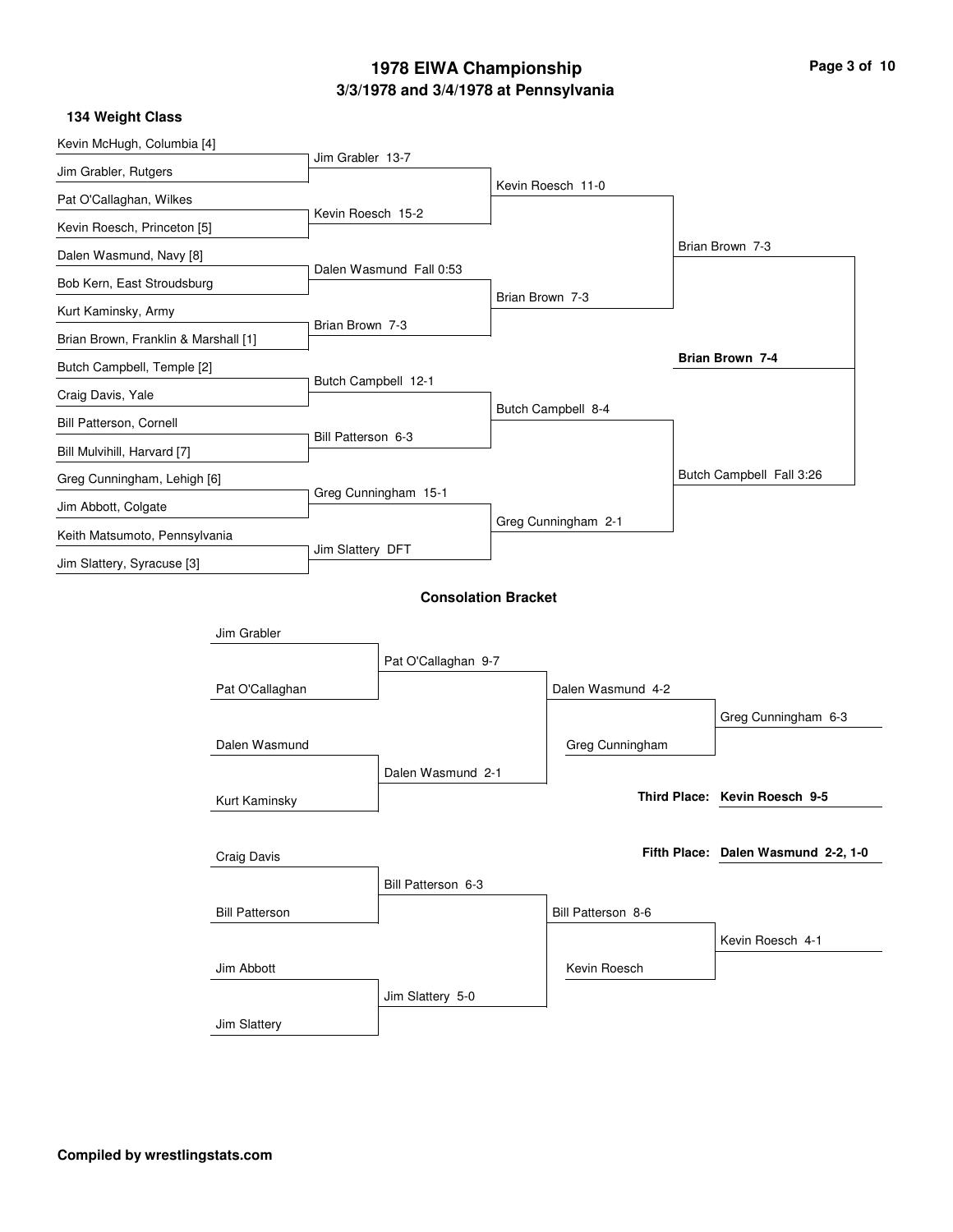| Casper Tortella, Wilkes [4]        |                  |                       |                             |  |                             |                                  |
|------------------------------------|------------------|-----------------------|-----------------------------|--|-----------------------------|----------------------------------|
| Dave Miller, Yale                  |                  |                       | Casper Tortella Fall 3:11   |  |                             |                                  |
| Joe Mineo, Rutgers                 |                  |                       |                             |  | Denny Reed Fall 8:48 OT     |                                  |
| Denny Reed, Lehigh [5]             |                  | Denny Reed 7-3        |                             |  |                             |                                  |
| Gene Nighman, Cornell [8]          |                  |                       |                             |  |                             | Steve Grubman 2-2, 2-1           |
| Dodge Cepeda, Pennsylvania         |                  | Gene Nighman 19-1     |                             |  |                             |                                  |
| Tom Leahy, Colgate                 |                  |                       |                             |  | Steve Grubman 10-2          |                                  |
| Steve Grubman, Princeton [1]       |                  |                       | Steve Grubman Fall 7:52     |  |                             |                                  |
| Larry Kihlstadius, Navy [2]        |                  |                       |                             |  |                             | Steve Grubman 9-4                |
| Vince Masi, Army                   |                  |                       | Larry Kihlstadius Fall 3:40 |  |                             |                                  |
| Ray Cooper, Harvard                |                  |                       |                             |  | Larry Kihlstadius Fall 2:43 |                                  |
| Art Santiago, Columbia [7]         |                  | Art Santiago 5-0      |                             |  |                             |                                  |
| Tim Catalfo, Syracuse [6]          |                  |                       |                             |  |                             | Larry Kihlstadius 16-8           |
| John Mousetis, Franklin & Marshall |                  | Tim Catalfo Fall 7:04 |                             |  |                             |                                  |
| Galen McWilliams, East Stroudsburg |                  |                       |                             |  | Doug Parise 13-12           |                                  |
| Doug Parise, Temple [3]            |                  | Doug Parise Fall 5:24 |                             |  |                             |                                  |
|                                    |                  |                       | <b>Consolation Bracket</b>  |  |                             |                                  |
|                                    |                  |                       |                             |  |                             |                                  |
|                                    | Joe Mineo        |                       |                             |  |                             |                                  |
|                                    |                  |                       | Casper Tortella 4-1         |  |                             |                                  |
|                                    | Casper Tortella  |                       |                             |  | Casper Tortella 9-6         |                                  |
|                                    |                  |                       |                             |  |                             | Casper Tortella 6-3              |
|                                    | Tom Leahy        |                       |                             |  | Doug Parise                 |                                  |
|                                    |                  |                       | Gene Nighman Fall 5:46      |  |                             |                                  |
|                                    | Gene Nighman     |                       |                             |  |                             | Third Place: Casper Tortella 7-6 |
|                                    |                  |                       |                             |  |                             |                                  |
|                                    | Vince Masi       |                       |                             |  |                             | Fifth Place: Doug Parise 6-2     |
|                                    |                  |                       | Art Santiago 15-6           |  |                             |                                  |
|                                    | Art Santiago     |                       |                             |  | Tim Catalfo Fall 2:51       |                                  |
|                                    |                  |                       |                             |  |                             | Tim Catalfo 3-0                  |
|                                    | Tim Catalfo      |                       |                             |  | Denny Reed                  |                                  |
|                                    |                  |                       | Tim Catalfo 15-5            |  |                             |                                  |
|                                    | Galen McWilliams |                       |                             |  |                             |                                  |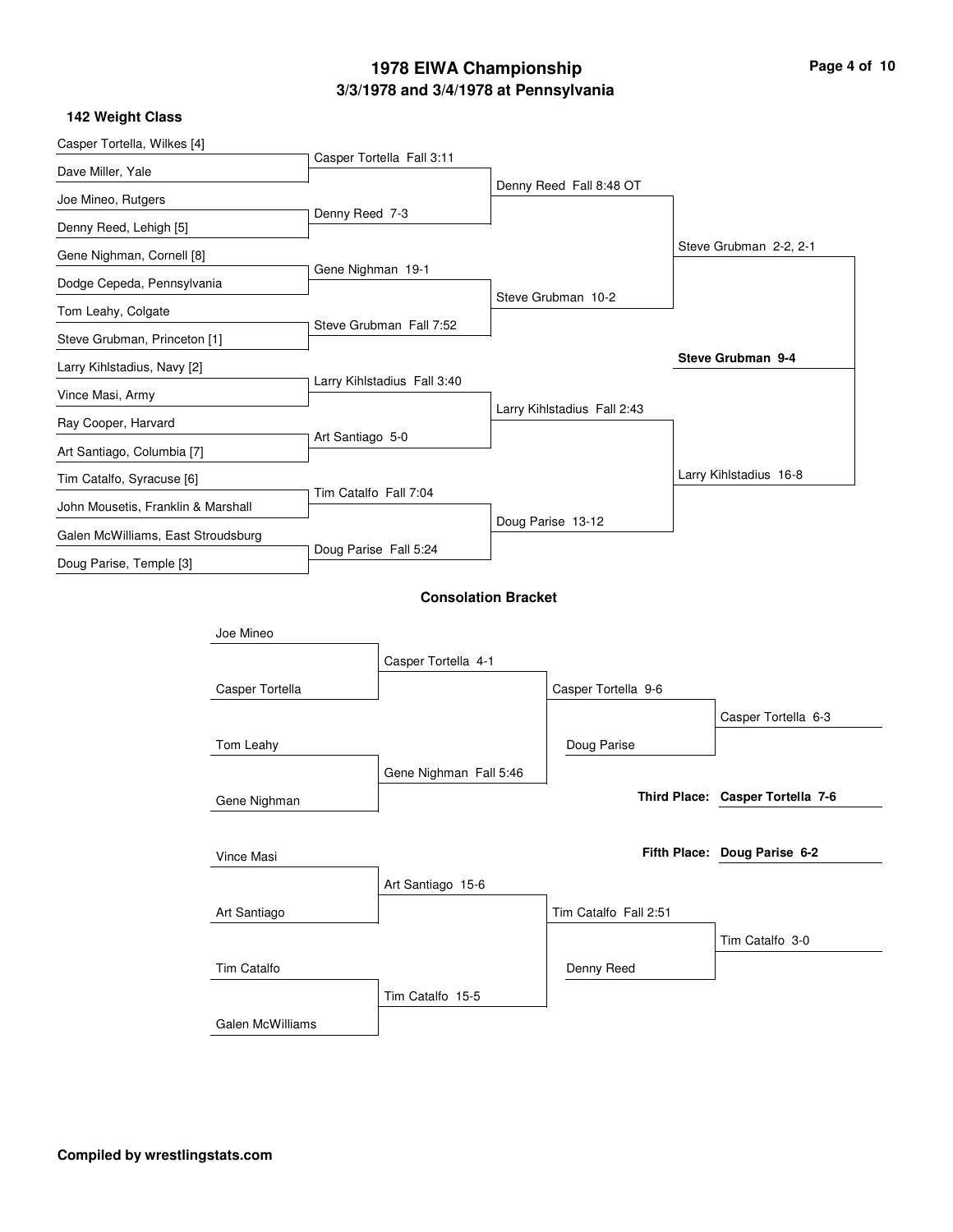| Page 5 of 10 |  |  |
|--------------|--|--|
|              |  |  |

| 150 Weight Class                    |                 |                    |                            |                  |                           |                                  |
|-------------------------------------|-----------------|--------------------|----------------------------|------------------|---------------------------|----------------------------------|
| John Akins, Temple [4]              |                 | John Akins DFT     |                            |                  |                           |                                  |
| Tim Harrison, Cornell               |                 |                    |                            | John Akins 12-4  |                           |                                  |
| Jim Jones, Pennsylvania             |                 | Paul Sullivan 8-0  |                            |                  |                           |                                  |
| Paul Sullivan, Army [5]             |                 |                    |                            |                  |                           |                                  |
| Tom Bixby, Harvard [8]              |                 | Tom Bixby 8-3      |                            |                  |                           | Paul Supchak 4-4, 3-2            |
| Greg Thomas, Columbia               |                 |                    |                            |                  | Paul Supchak 15-2         |                                  |
| Paul Supchak, Navy                  |                 |                    |                            |                  |                           |                                  |
| Steve Traylor, Yale [1]             |                 | Paul Supchak DFT   |                            |                  |                           |                                  |
| Jody McMullen, East Stroudsburg [2] |                 |                    |                            |                  |                           | Brian Surage 2-0                 |
| Dave Hernley, Franklin & Marshall   |                 | Jody McMullen 11-3 |                            |                  |                           |                                  |
| Ned Pelger, Princeton               |                 | Ron Grubaugh 14-9  |                            |                  | Jody McMullen Fall 4:35   |                                  |
| Ron Grubaugh, Syracuse [7]          |                 |                    |                            |                  |                           |                                  |
| Brian Surage, Rutgers [6]           |                 |                    |                            |                  |                           | Brian Surage 8-4                 |
| Jon Unger, Colgate                  |                 | Brian Surage 5-3   |                            | Brian Surage 7-5 |                           |                                  |
| Jeff Allegar, Lehigh                |                 |                    |                            |                  |                           |                                  |
| Mark Densberger, Wilkes [3]         |                 |                    | Mark Densberger 23-5       |                  |                           |                                  |
|                                     |                 |                    | <b>Consolation Bracket</b> |                  |                           |                                  |
|                                     | Paul Sullivan   |                    |                            |                  |                           |                                  |
|                                     |                 |                    |                            |                  |                           |                                  |
|                                     |                 |                    | Paul Sullivan Med FFT      |                  | Paul Sullivan 5-4         |                                  |
|                                     | Tim Harrison    |                    |                            |                  |                           |                                  |
|                                     |                 |                    |                            |                  |                           | Jody McMullen 9-6                |
|                                     | Tom Bixby       |                    |                            |                  | Jody McMullen             |                                  |
|                                     |                 |                    | Steve Traylor 9-3          |                  |                           | Third Place: Jody McMullen 5-3   |
|                                     | Steve Traylor   |                    |                            |                  |                           |                                  |
|                                     |                 |                    |                            |                  |                           | Fifth Place: Mark Densberger DFT |
|                                     | Ron Grubaugh    |                    |                            |                  |                           |                                  |
|                                     |                 |                    | Ron Grubaugh Fall 3:07     |                  |                           |                                  |
|                                     | Dave Hernley    |                    |                            |                  | Mark Densberger Fall 2:33 |                                  |
|                                     |                 |                    |                            |                  |                           | John Akins 3-2                   |
|                                     | Mark Densberger |                    |                            |                  | John Akins                |                                  |
|                                     |                 |                    | Mark Densberger 16-7       |                  |                           |                                  |
|                                     | Jon Unger       |                    |                            |                  |                           |                                  |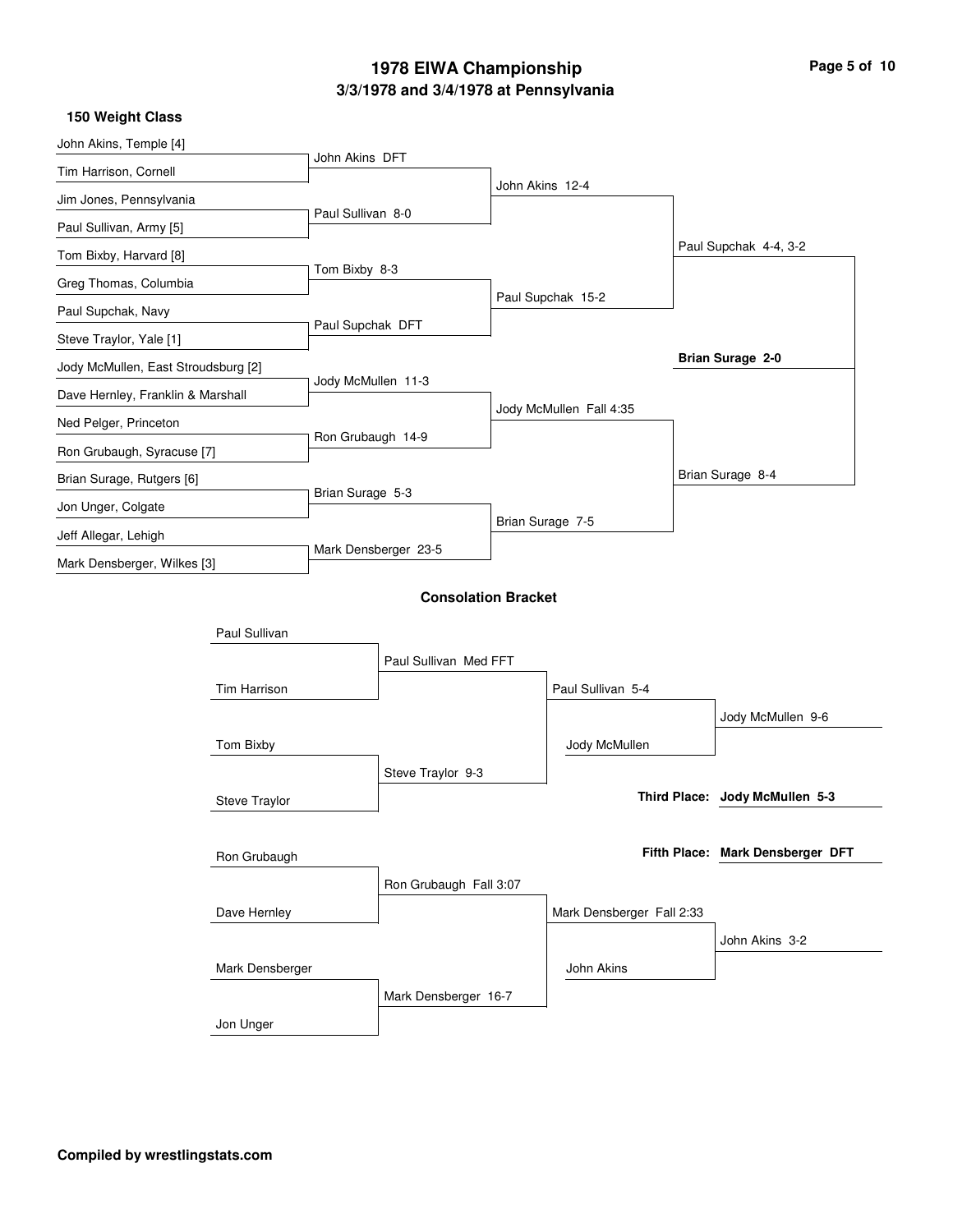| Mark Nigogosyan, Cornell [4]        |                       |                       |                            |                  |                      |                                     |
|-------------------------------------|-----------------------|-----------------------|----------------------------|------------------|----------------------|-------------------------------------|
| Greg MacLean, Wilkes                |                       | Greg MacLean 13-12    |                            |                  |                      |                                     |
| Jim Leiser, Lehigh                  |                       |                       |                            |                  | Brian Rodgers 11-3   |                                     |
| Brian Rodgers, Navy [5]             |                       |                       | Brian Rodgers Fall 2:48    |                  |                      |                                     |
| Joe Bellucci, Colgate [8]           |                       |                       |                            |                  |                      | John Janiak Fall 1:57               |
| Jim Corcoran, Harvard               |                       | Joe Bellucci 7-0      |                            |                  |                      |                                     |
| Steve Reynolds, Franklin & Marshall |                       |                       |                            | John Janiak 15-0 |                      |                                     |
| John Janiak, Syracuse [1]           |                       | John Janiak Fall 3:05 |                            |                  |                      |                                     |
| Doug Oliver, Rutgers [2]            |                       |                       |                            |                  |                      | John Janiak 9-2                     |
| Alan Wolff, Pennsylvania            |                       | Doug Oliver 6-1       |                            |                  |                      |                                     |
| Henry Milligan, Princeton           |                       |                       |                            | Doug Oliver 6-0  |                      |                                     |
| Paul Morina, Temple [7]             |                       | Henry Milligan 15-8   |                            |                  |                      |                                     |
| Matt D'Annunzio, Yale [6]           |                       |                       |                            |                  |                      | Doug Oliver Fall 1:03               |
| Mike Kavanaugh, Army                |                       |                       | Matt D'Annunzio 13-12      |                  |                      |                                     |
| Steve Shapiro, Columbia             |                       |                       |                            | Ken Magaro 8-1   |                      |                                     |
| Ken Magaro, East Stroudsburg [3]    |                       | Ken Magaro 2-2, 5-0   |                            |                  |                      |                                     |
|                                     |                       |                       | <b>Consolation Bracket</b> |                  |                      |                                     |
|                                     | Jim Leiser            |                       |                            |                  |                      |                                     |
|                                     |                       |                       | Greg MacLean 3-0           |                  |                      |                                     |
|                                     | Greg MacLean          |                       |                            |                  | Greg MacLean 8-5     |                                     |
|                                     |                       |                       |                            |                  |                      | Ken Magaro 11-4                     |
|                                     | Joe Bellucci          |                       |                            |                  | Ken Magaro           |                                     |
|                                     |                       |                       | Joe Bellucci 6-5           |                  |                      |                                     |
|                                     | <b>Steve Reynolds</b> |                       |                            |                  |                      | Third Place: Brian Rodgers 6-6, 3-0 |
|                                     |                       |                       |                            |                  |                      |                                     |
|                                     | Henry Milligan        |                       |                            |                  |                      | Fifth Place: Greg MacLean 9-4       |
|                                     |                       |                       | Henry Milligan 7-2         |                  |                      |                                     |
|                                     | Alan Wolff            |                       |                            |                  | Henry Milligan 5-3   |                                     |
|                                     |                       |                       |                            |                  |                      | Brian Rodgers Fall 3:20             |
|                                     | Matt D'Annunzio       |                       |                            |                  | <b>Brian Rodgers</b> |                                     |
|                                     |                       |                       | Matt D'Annunzio 6-0        |                  |                      |                                     |
|                                     | Steve Shapiro         |                       |                            |                  |                      |                                     |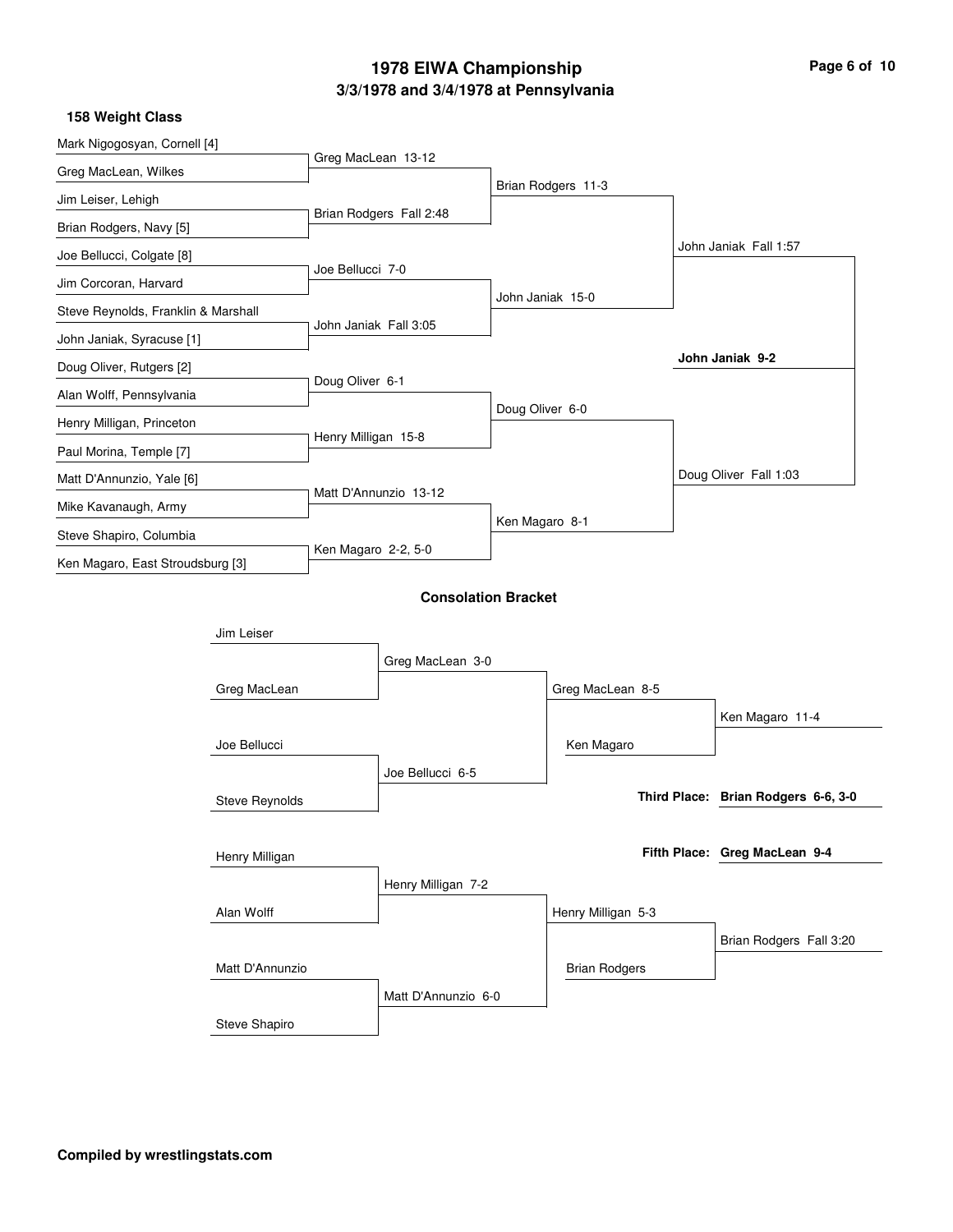| Gene Clemons, Wilkes [4]            |                    |                         |                            |                   |                        |                                |
|-------------------------------------|--------------------|-------------------------|----------------------------|-------------------|------------------------|--------------------------------|
| Lon Yeary, Navy                     |                    | Gene Clemons 12-1       |                            |                   |                        |                                |
| John McGrath, Army                  |                    |                         |                            |                   | Gene Clemons Fall 7:13 |                                |
| Bill Myers, Franklin & Marshall [5] |                    | Bill Myers 8-3          |                            |                   |                        |                                |
| Pete Englehardt, Syracuse [8]       |                    |                         |                            |                   |                        | Colin Kilrain 11-6             |
| Duncan Burns, Colgate               |                    | Pete Englehardt 9-6     |                            |                   |                        |                                |
| Tom Nugent, Columbia                |                    |                         |                            | Colin Kilrain 9-0 |                        |                                |
| Colin Kilrain, Lehigh [1]           |                    | Colin Kilrain Fall 3:51 |                            |                   |                        |                                |
| Jim Vargo, East Stroudsburg [2]     |                    |                         |                            |                   |                        | Colin Kilrain 7-1              |
| Jon Franklin, Harvard               |                    | Jim Vargo 18-8          |                            |                   |                        |                                |
| Jack Moses, Yale                    |                    |                         |                            | Jim Vargo 8-2     |                        |                                |
| Ed Roland, Pennsylvania [7]         |                    | Ed Roland 9-0           |                            |                   |                        |                                |
| Tony Mantella, Temple [6]           |                    |                         |                            |                   |                        | Jim Vargo 8-5                  |
| <b>Bill Pessel, Rutgers</b>         |                    | Tony Mantella 4-2       |                            |                   |                        |                                |
| Jim Van Buren, Cornell              |                    |                         |                            |                   | Tony Mantella 9-5      |                                |
| Bill Miron, Princeton [3]           |                    | Bill Miron 10-1         |                            |                   |                        |                                |
|                                     |                    |                         | <b>Consolation Bracket</b> |                   |                        |                                |
|                                     | <b>Bill Myers</b>  |                         |                            |                   |                        |                                |
|                                     |                    |                         | Bill Myers 15-11           |                   |                        |                                |
|                                     | Lon Yeary          |                         |                            |                   | Bill Myers 6-2         |                                |
|                                     |                    |                         |                            |                   |                        | Tony Mantella Med FFT          |
|                                     | Pete Englehardt    |                         |                            |                   | Tony Mantella          |                                |
|                                     |                    |                         | Pete Englehardt 16-1       |                   |                        |                                |
|                                     | Tom Nugent         |                         |                            |                   |                        | Third Place: Gene Clemons 12-4 |
|                                     |                    |                         |                            |                   |                        |                                |
|                                     | Jon Franklin       |                         |                            |                   |                        | Fifth Place: Ed Roland Med FFT |
|                                     |                    |                         | Ed Roland 25-2             |                   |                        |                                |
|                                     | Ed Roland          |                         |                            |                   | Ed Roland 6-6, 5-0     |                                |
|                                     |                    |                         |                            |                   |                        | Gene Clemons 10-4              |
|                                     | <b>Bill Miron</b>  |                         |                            |                   | Gene Clemons           |                                |
|                                     |                    |                         | Bill Miron 5-3             |                   |                        |                                |
|                                     | <b>Bill Pessel</b> |                         |                            |                   |                        |                                |
|                                     |                    |                         |                            |                   |                        |                                |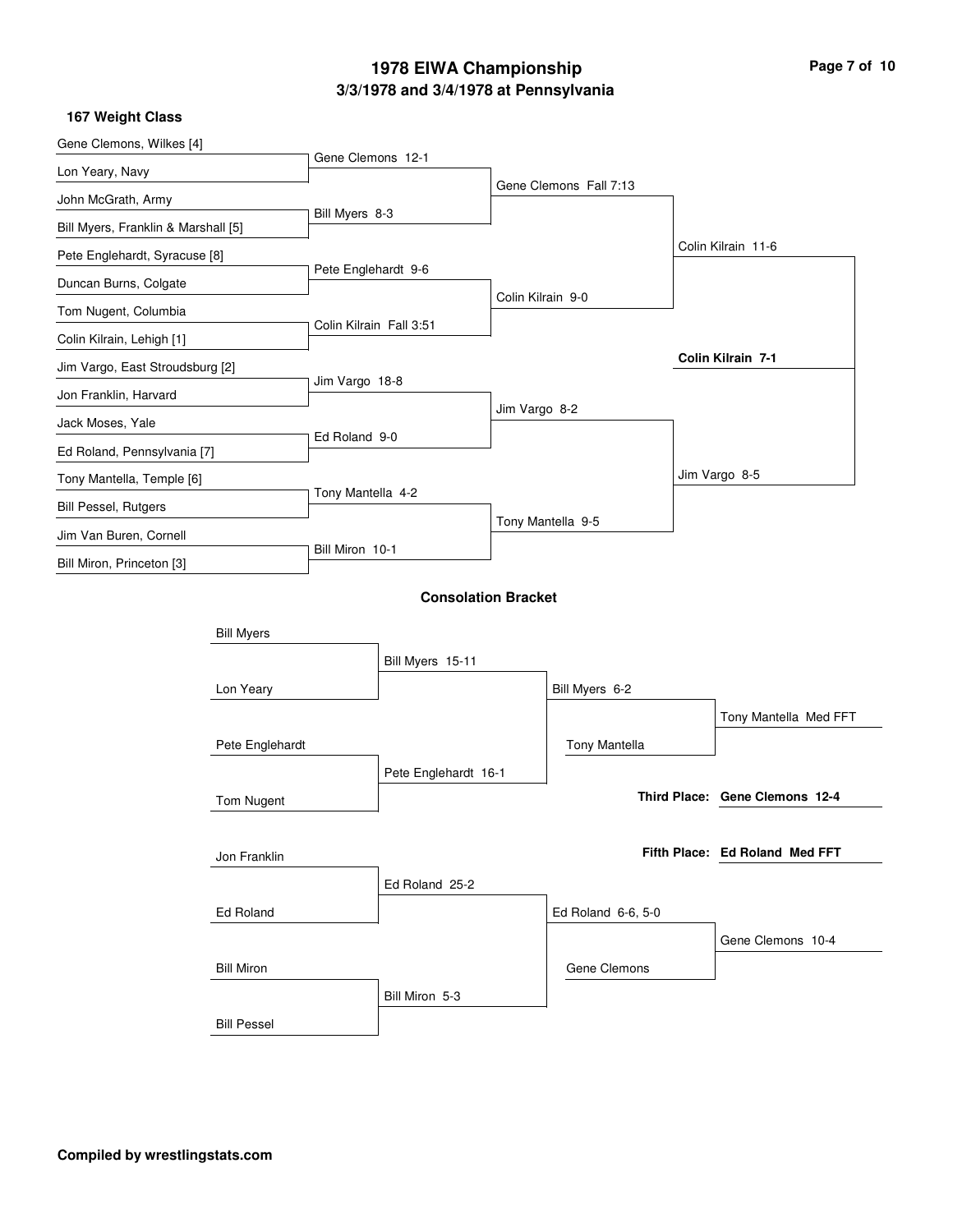| Page 8 of 10 |  |  |  |  |
|--------------|--|--|--|--|
|--------------|--|--|--|--|

| 177 Weight Class                                                                          |                    |                        |                            |                     |                          |  |                                     |
|-------------------------------------------------------------------------------------------|--------------------|------------------------|----------------------------|---------------------|--------------------------|--|-------------------------------------|
| Rich McPhee, Army [4]<br>Bruce Baird, Colgate                                             |                    |                        |                            |                     |                          |  |                                     |
|                                                                                           |                    |                        | Rich McPhee Fall 4:03      |                     |                          |  |                                     |
| Paul Head, Syracuse                                                                       |                    |                        |                            |                     | Rich McPhee 3-2          |  |                                     |
| John Palladino, Cornell [5]                                                               |                    | John Palladino 10-2    |                            |                     |                          |  |                                     |
| Tony Cimmarrusti, Harvard [8]                                                             |                    |                        |                            |                     |                          |  | Mark Lieberman Fall 1:12            |
| Doug Drescher, Wilkes                                                                     |                    | Doug Drescher 7-3      |                            |                     |                          |  |                                     |
| Bert Brong, Franklin & Marshall<br>Mark Lieberman, Lehigh [1]<br>Keith Ely, Princeton [2] |                    |                        |                            |                     | Mark Lieberman Fall 3:51 |  |                                     |
|                                                                                           |                    | Mark Lieberman Med FFT |                            |                     |                          |  |                                     |
|                                                                                           |                    |                        |                            |                     |                          |  | Mark Lieberman 10-8                 |
| Jeff Linson, Yale                                                                         |                    | Keith Ely Fall 1:41    |                            |                     |                          |  |                                     |
| Dom Gorie, Navy                                                                           |                    |                        |                            |                     | Keith Ely Fall 4:59      |  |                                     |
|                                                                                           |                    | Dom Gorie Fall 6:58    |                            |                     |                          |  |                                     |
| Don Blair, East Stroudsburg [7]                                                           |                    |                        |                            |                     |                          |  | Keith Ely Fall 4:20                 |
| Donald LeVine, Pennsylvania [6]                                                           |                    | Keith Kreider 12-8     |                            |                     |                          |  |                                     |
| Keith Kreider, Temple<br>Doug Bates, Columbia<br>Craig Belunes, Rutgers [3]               |                    |                        |                            | Craig Belunes 21-6  |                          |  |                                     |
|                                                                                           |                    | Craig Belunes 23-4     |                            |                     |                          |  |                                     |
|                                                                                           |                    |                        |                            |                     |                          |  |                                     |
|                                                                                           |                    |                        | <b>Consolation Bracket</b> |                     |                          |  |                                     |
|                                                                                           | <b>Bruce Baird</b> |                        |                            |                     |                          |  |                                     |
|                                                                                           |                    |                        | John Palladino 8-4         |                     |                          |  |                                     |
| John Palladino<br>Bye<br>Doug Drescher                                                    |                    |                        |                            | John Palladino 10-1 |                          |  |                                     |
|                                                                                           |                    |                        |                            |                     |                          |  | Craig Belunes 5-3                   |
|                                                                                           |                    |                        |                            |                     |                          |  |                                     |
|                                                                                           |                    |                        |                            |                     | <b>Craig Belunes</b>     |  |                                     |
|                                                                                           |                    | Doug Drescher          |                            |                     |                          |  |                                     |
|                                                                                           |                    |                        |                            |                     |                          |  | Third Place: Craig Belunes 14-8     |
|                                                                                           |                    |                        |                            |                     |                          |  |                                     |
| Dom Gorie                                                                                 |                    |                        |                            |                     |                          |  | Fifth Place: John Palladino Med FFT |
|                                                                                           |                    |                        | Dom Gorie Fall 2:56        |                     |                          |  |                                     |
|                                                                                           | Jeff Linson        |                        |                            |                     | Dom Gorie 16-5           |  |                                     |
|                                                                                           | Doug Bates         |                        |                            |                     |                          |  | Rich McPhee 8-1                     |
|                                                                                           |                    |                        |                            |                     | <b>Rich McPhee</b>       |  |                                     |
|                                                                                           |                    |                        | Doug Bates 13-2            |                     |                          |  |                                     |
|                                                                                           | Keith Kreider      |                        |                            |                     |                          |  |                                     |
|                                                                                           |                    |                        |                            |                     |                          |  |                                     |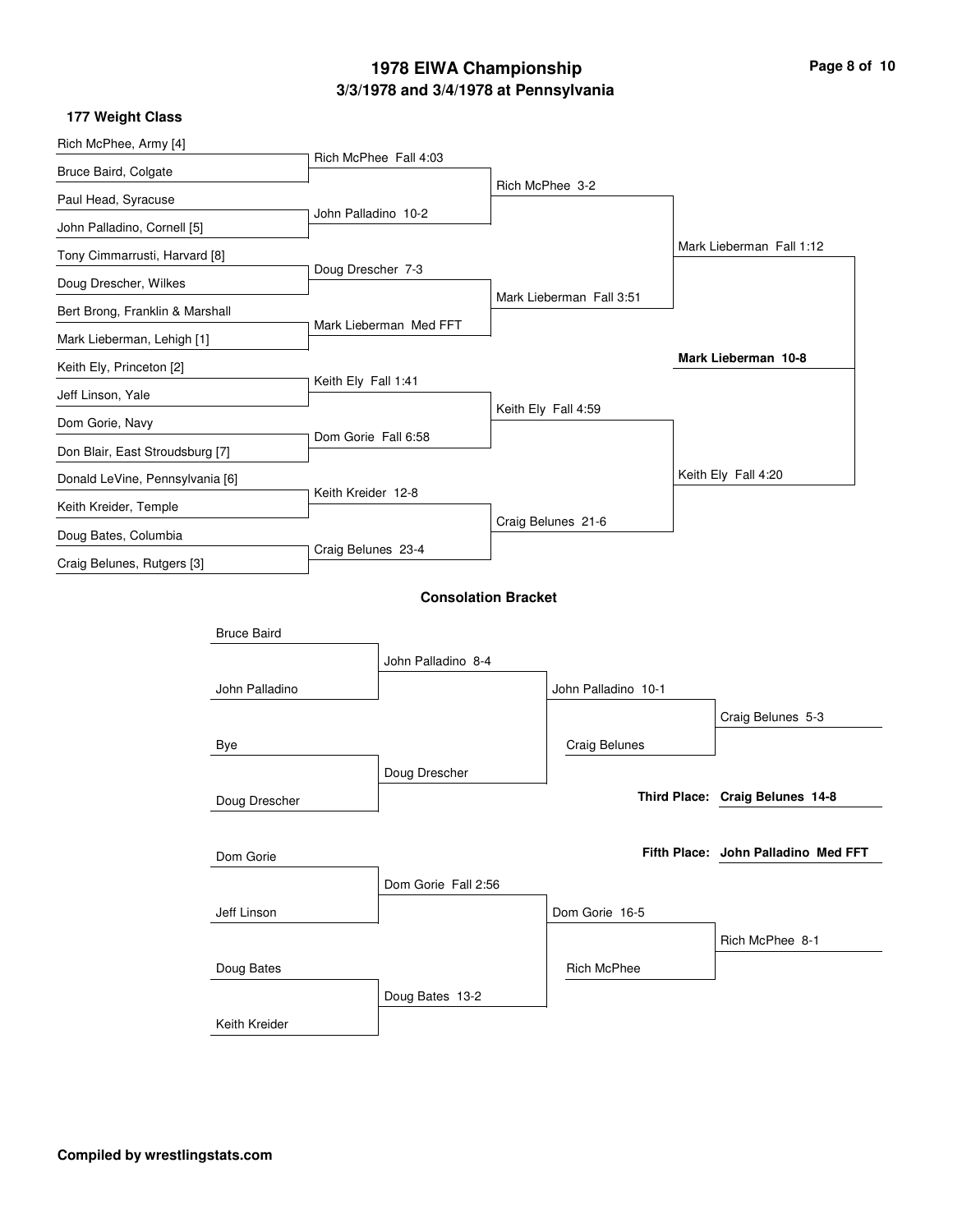| Page 9 of 10 |  |
|--------------|--|
|--------------|--|

 $\overline{\phantom{a}}$ 

| 190 Weight Class                   |                      |                            |                            |                        |  |                                |
|------------------------------------|----------------------|----------------------------|----------------------------|------------------------|--|--------------------------------|
| Dennis Haughey, Rutgers [4]        | Mike DiAntonio 8-4   |                            |                            |                        |  |                                |
| Mike DiAntonio, Pennsylvania       |                      |                            |                            | Joe Cooper 17-10       |  |                                |
| Mike Piotrowski, Cornell           | Joe Cooper 22-2      |                            |                            |                        |  |                                |
| Joe Cooper, Yale [5]               |                      |                            |                            |                        |  |                                |
| Skip Falcone, East Stroudsburg [8] | Mike Sherwood 7-4    |                            |                            |                        |  | Mike Brown 20-4                |
| Mike Sherwood, Princeton           |                      |                            |                            | Mike Brown Fall 5:47   |  |                                |
| Kelly Moran, Columbia              | Mike Brown Fall 3:27 |                            |                            |                        |  |                                |
| Mike Brown, Lehigh [1]             |                      |                            |                            |                        |  |                                |
| Carmel Morina, Temple [2]          | Carmel Morina 9-3    |                            |                            |                        |  | Mike Brown Fall 3:11           |
| George Swan, Colgate               |                      |                            |                            | Carmel Morina 9-4      |  |                                |
| Randy Langmead, Navy               | Mike Ponzo 13-3      |                            |                            |                        |  |                                |
| Mike Ponzo, Syracuse [7]           |                      |                            |                            |                        |  |                                |
| Sal D'Agostino, Harvard [6]        | Sal D'Agostino 13-0  |                            |                            |                        |  | Carmel Morina 4-2              |
| Doug Graham, Army                  |                      |                            |                            |                        |  |                                |
| Tim Zimmerman, Franklin & Marshall |                      | Dave Gregrow Med FFT       |                            | Dave Gregrow Fall 2:50 |  |                                |
| Dave Gregrow, Wilkes [3]           |                      |                            |                            |                        |  |                                |
|                                    |                      |                            | <b>Consolation Bracket</b> |                        |  |                                |
| Mike DiAntonio                     |                      |                            |                            |                        |  |                                |
|                                    |                      | Mike DiAntonio 11-11, 13-2 |                            |                        |  |                                |
| Mike Piotrowski                    |                      |                            |                            | Mike Sherwood 9-6      |  |                                |
|                                    |                      |                            |                            |                        |  | Dave Gregrow Fall 4:37         |
| Kelly Moran                        |                      |                            |                            | Dave Gregrow           |  |                                |
|                                    |                      | Mike Sherwood Fall 4:22    |                            |                        |  |                                |
| Mike Sherwood                      |                      |                            |                            |                        |  | Third Place: Dave Gregrow 13-6 |
|                                    |                      |                            |                            |                        |  |                                |
| Mike Ponzo                         |                      |                            |                            |                        |  | Fifth Place: Mike Ponzo 15-0   |
|                                    |                      | Mike Ponzo 8-4             |                            |                        |  |                                |
| George Swan                        |                      |                            |                            | Mike Ponzo Fall 7:00   |  |                                |
|                                    |                      |                            |                            |                        |  | Joe Cooper 10-9                |
| Sal D'Agostino                     |                      |                            |                            | Joe Cooper             |  |                                |
|                                    |                      | Sal D'Agostino             |                            |                        |  |                                |
| <b>Bye</b>                         |                      |                            |                            |                        |  |                                |